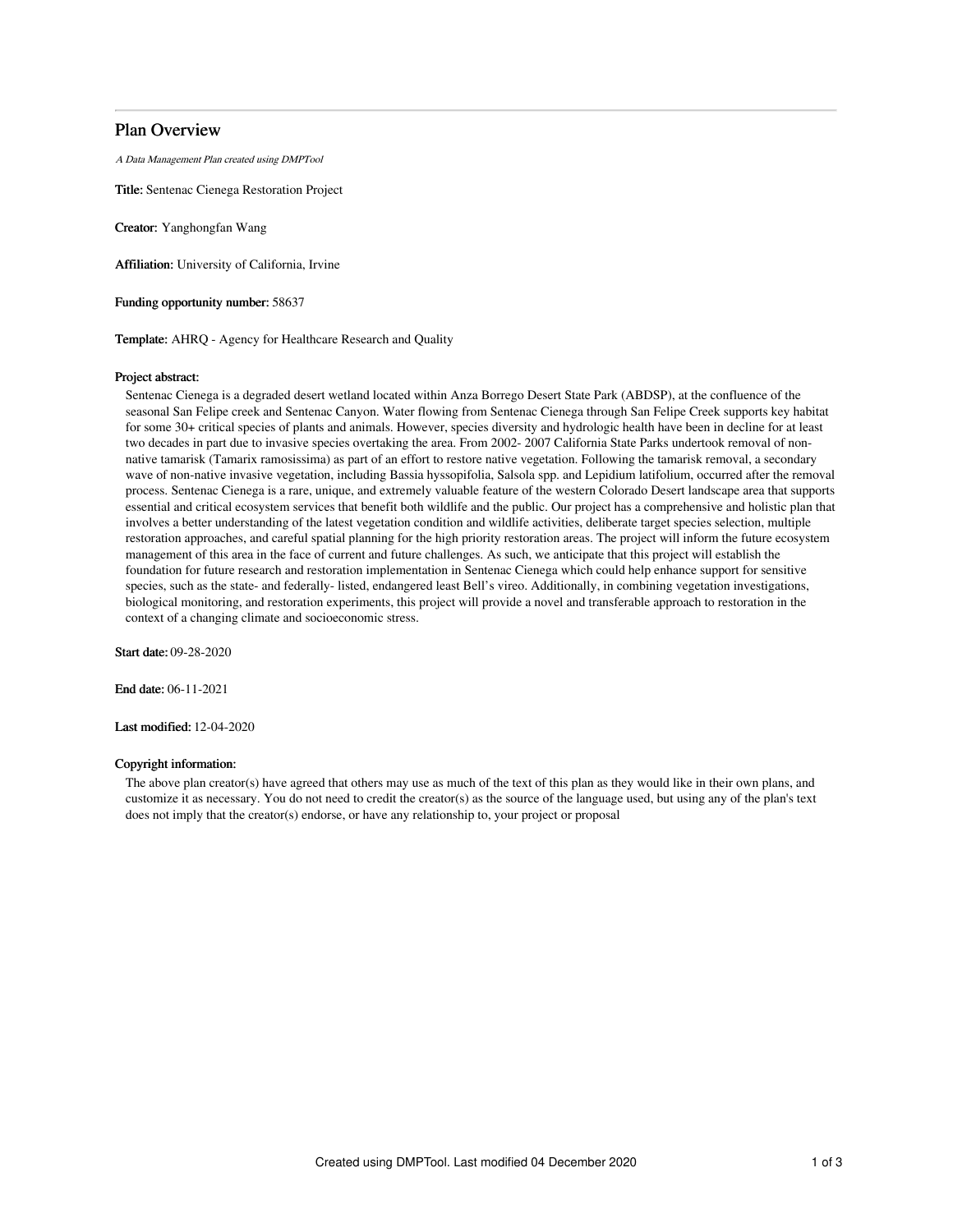# Sentenac Cienega Restoration Project

# Roles and responsibilities

#### Specify the roles and responsibilities of all parties with respect to the DMP activities.

Bill will create and analyze the data collected by the camera traps and compile them into an excel spreadsheet

Cherish will organize the wildlife camera photos

Rachel will collect and organize data on plant transplantation method

Victoria will collect and organize data on plant restoration experiment

Finally, we will all create and organize a folder on vegetation composition of the Sentenac Cienega

## Data Collection

#### Describe the data to be produced in the proposed study and any standards to be used for collected data.

Data for wildlife camera traps are collected via strategic placement of 8 different cameras in the Sentenac Cienega based on expert's opinion and advise and recorded in the Collector application as point data. The cameras will detect movements and capture wildlife activities. Eventually, these datas will be compiled into an excel spreadsheet to quantify wildlife activities.

Data for vegetation composition of the Sentenac Cienega will be collected via the Survey123 application as polygons. These polygons will eventually be uploaded to ArcGIS online to create an up-to-date and comprehensive map of the vegetation community in the Sentenac Cienega.

Data on both the restoration trails and transplantation method will be collected via experiments. We will run a manipulative and a two-factorial design, respectively, to determine effective measures to increase native plant cover and most tolerant native plant. Data will be analyzed in R and visualized via graphs and bar chart.

## Documentation and Metadata

#### What documentation and metadata will accompany the data?

A separate document will record the methodology for setting up the camera traps and an excel spreadsheet will contain the metadata of the camera trap Vegetation composition data will have its own metadata accompanied with appropriate variables noted. Data analysis and appropriate testing will be recorded in R markdown or as a README file

We will document and record our process in the restoration trail and the transplantation with both digital and written documents as a README file

## Storage and backup

#### How will the data be stored and backed up during the research?

A separate hard-drive will be used to back up all the data during the research.

### Selection and preservation

#### Which data are of long-term value and should be retained, shared, and/or preserved?

All of the data collected should be retained, shared and preserved to further develop the project for incoming graduate students

## What is the long-term preservation plan for the dataset?

All relevant data will be deposited to Dryad, the Data Publication platform, and preserved in the backend Merritt Repository for both public access and long-term storage upon completion of the project study. All relevant data will be made publicly available upon deposit and will be findable through a DataCite DOI granted by Dryad

### Data Sharing

#### How will you share the data?

Data will be shared via Dryad data repository and made available under the CC0 license. Where no databases exist, data will be made available as supplemental material to publications. All software generated in the course of this project will be freely available for download (along with open source code) through GitHub and standard R sites such as CRAN. (NSF 1661529)

#### Are any restrictions on data sharing required?

None of the samples or data involved are proprietary, high-security, or sensitive.

Privacy, confidentiality, security, intellectual property, or other rights